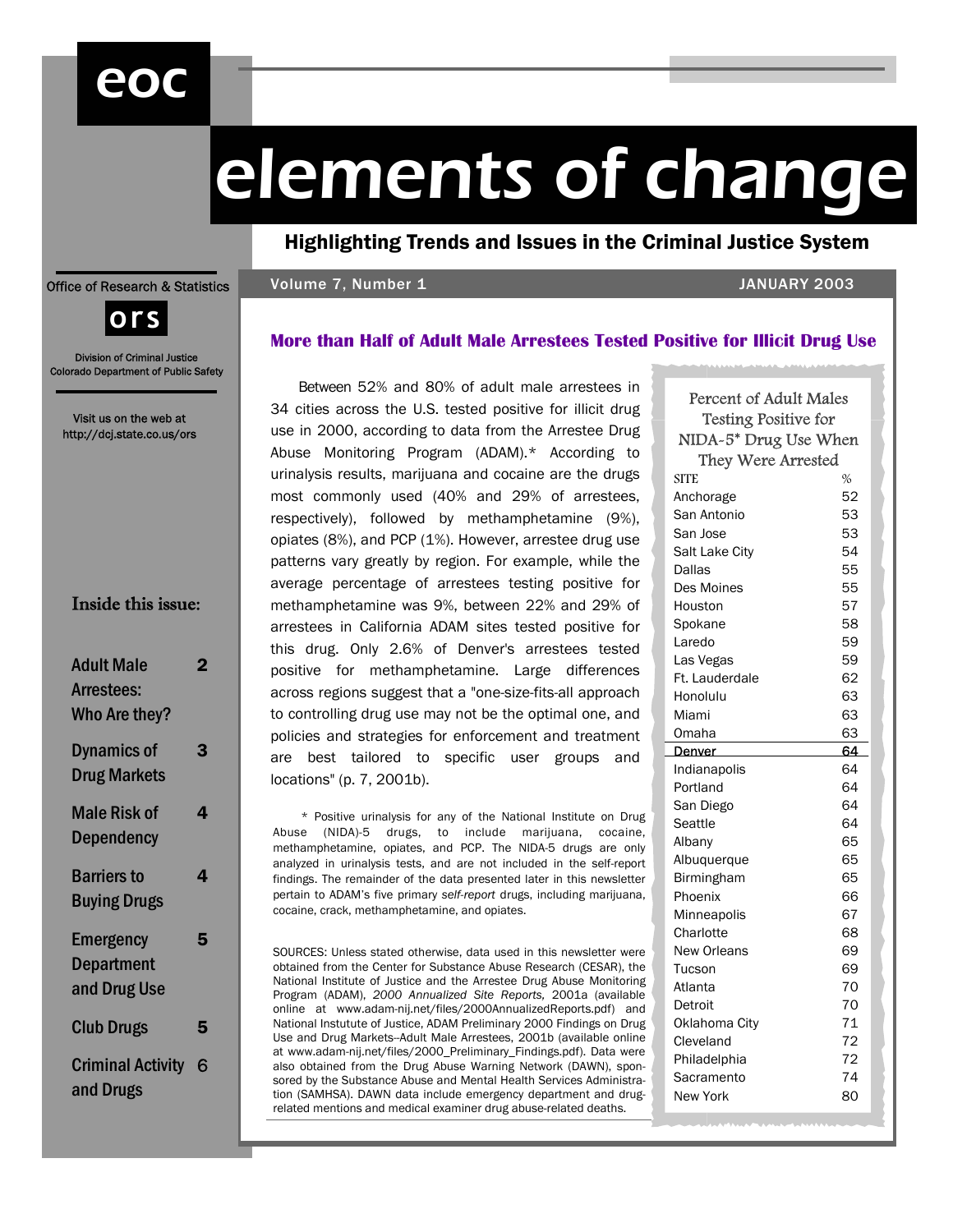#### Page 2 eoc



#### **Denver's Adult Male Arrestees: Who Are They?**

Education. Although most of the adult male arrestees in this sample stated they received a high school diploma/ GED or higher level educational degree, over one-third of arrestees had not completed high school or received a GED (see pie chart on left).

Residence. Most arrestees (76 percent) lived in a house, mobile home or apartment in the 30 days prior to their arrest. However, another 15.4 percent of arrestees had no fixed residence or lived in a shelter. Another 5.2 percent of arrestees

lived in group quarters, and 3.2 percent resided in a hospital or care facility or an incarceration facility.

**Employment.** Over half (52.8 percent) of arrestees were employed full time at the time of arrest. Another one-sixth (16.9 percent) of the males were working part time or had seasonal employment. However, 15.2 percent of arrestees were unemployed and looking for work. The remaining men (15.1 percent) were unemployed and not looking for work, in school only, retired or disabled for work.

Self-Reported Average Number of Days Used in the Past Year:

Health Insurance. Nearly 70 percent of adult male arrestees reported that they had no health insurance. Research literature indicates that a large proportion of persons involved in the criminal justice system have mental health needs. This finding supports the idea that many offenders lack access to the mental health services they may desperately need.

*Nearly 70 percent of arrestees reported that they had no health insurance.* 



# **81 45 102 95 46**  $\Omega$ 20 40 60 80 100 120 Crack Cocaine Pow der Cocaine Marijuana Heroin Methamphetamine 12 M onth Use 22.8% 18.5% 53.0% 5.2% 5.2% 30 Day Use 19.7% 12.5% 47.0% 3.0% 4.2% Denver Arrestees ADAM 2000 Annualized Data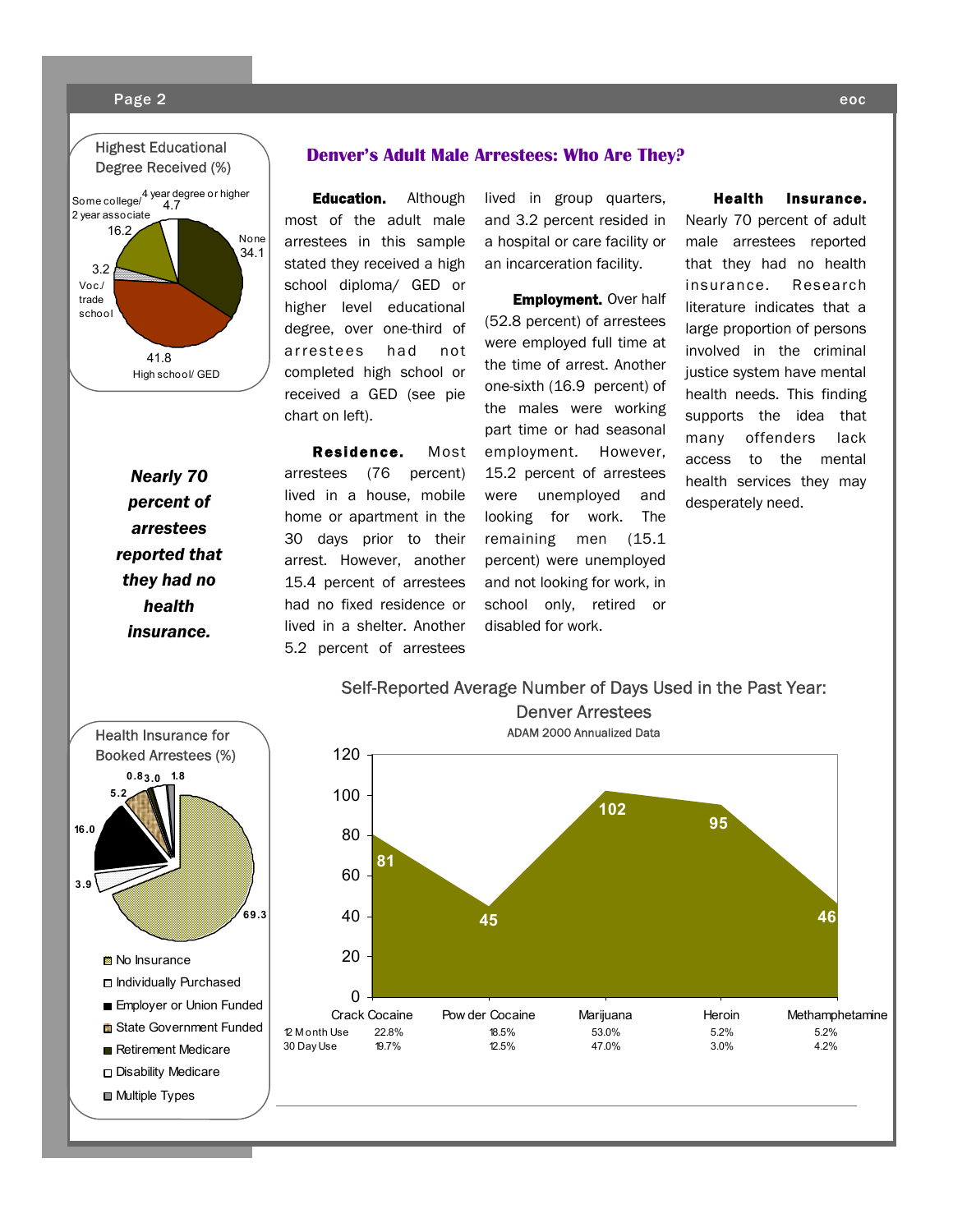# **Dynamics of Drug Markets in Denver in the 30 Days Prior to Arrest**

For all of the five primary drug categories, the most common method of obtaining the drugs was through cash purchases, according to Denver arrestees. However, a large proportion of offenders also said they obtained drugs without cash. Examples of non-cash transactions include receiving the drug as a gift, getting the drug on credit, stealing drugs, manufacturing the drug and trading property or services, including sex, for the drug. Only a few arrestees used both cash and non-cash transactions to obtain drugs (see bar chart on right).



Methods of Obtaining the Five Primary Drugs

30% 40% 50% 60% 70% 80% 90% 100%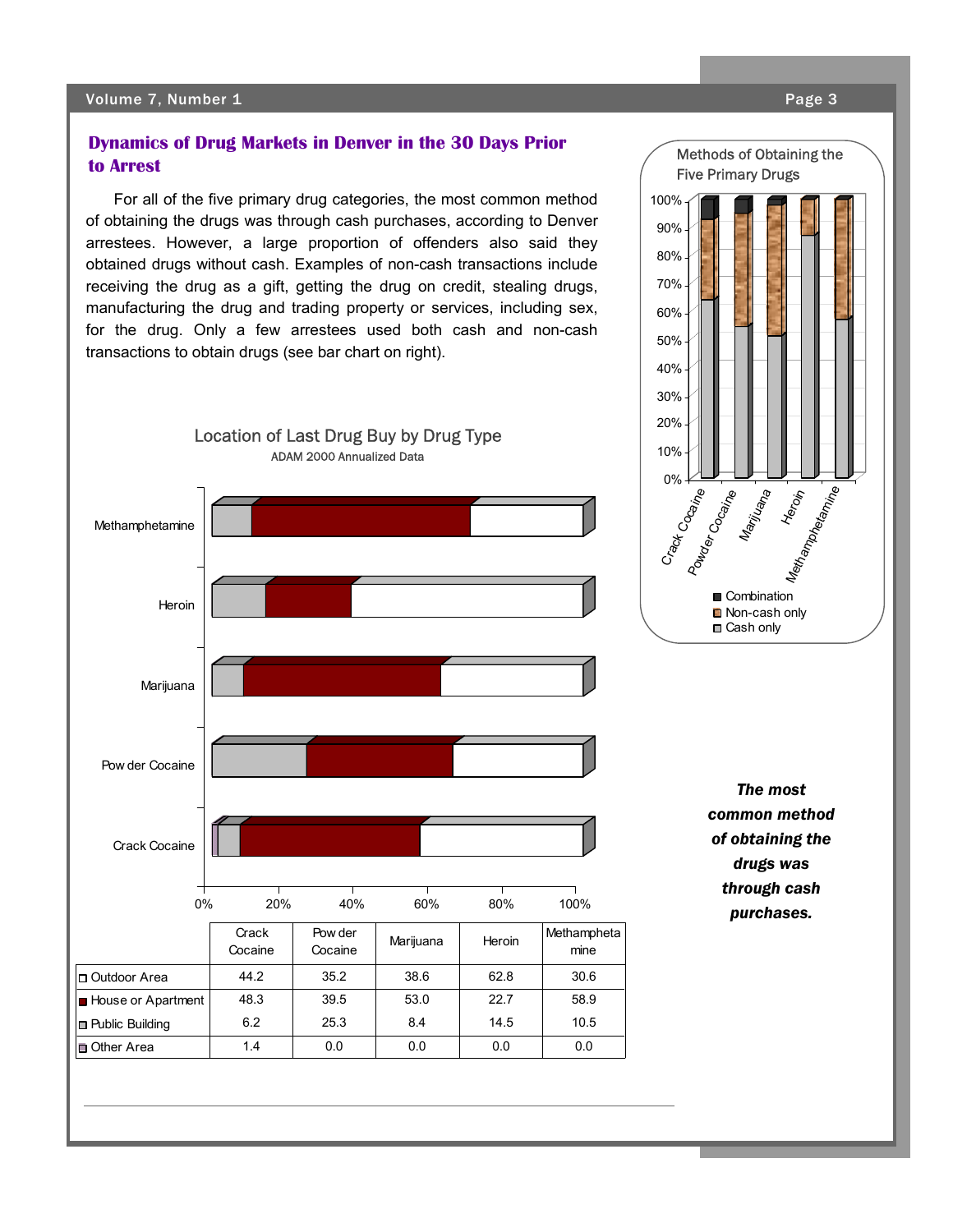#### Page 4 eoc



#### **Male Risk of Dependency and Abuse in Denver**

About half of the male arrestees in this study were at risk of alcohol and drug *dependency* and about one-sixth of men were at risk of alcohol and drug *abuse*. According to the American Psychiatric Association DSM-IV criteria, dependence and abuse are mutually exclusive:

- E **Dependence** is a pattern of alcohol or drug use resulting in a combination of three or more indicators, including tolerance, withdrawal, unplanned use, desire/attempts to stop use, too much time using, sacrificing activities to use, and medical/psychological consequences.
- $\epsilon$  **Abuse** criteria requires use resulting in a combination of two indicators, including failure to fulfill role obligation, use endangering self/others, legal problems resulting from use, and interpersonal problems caused by use.

# **Barriers to Buying Drugs in Denver**



# Does Police Activity Decrease Drug Purchases?

Data from this study indicate that police activity prevented only 4% of male arrestees from purchasing drugs. According to self-report data, the dealer's schedule and availability of the type and quality of the drug had a greater impact on the decision whether or not to make a drug purchase than police activity. It is possible, however, that police activity indirectly prevented the purchase of drugs by interrupting the dealers' availability and/ or drug availability.

Adult male arrestees cited dealers as the most common reason they did not purchase drugs when they intended to do so. The most frequent reason cited was that there were no dealers available. The second most frequent response was that dealers did not have any of the drug they wanted to purchase. And finally, arrestees failed to purchase drugs because the

dealers did not have the quality of drug they wanted. Approximately equal numbers of arrestees purchased drugs inside their neighborhood and outside their neighborhood (48 and 52 percent, respectively).

# Why Arrestees Failed to Purchase Drugs When they Wanted Them ADAM 2000 Annualized Data

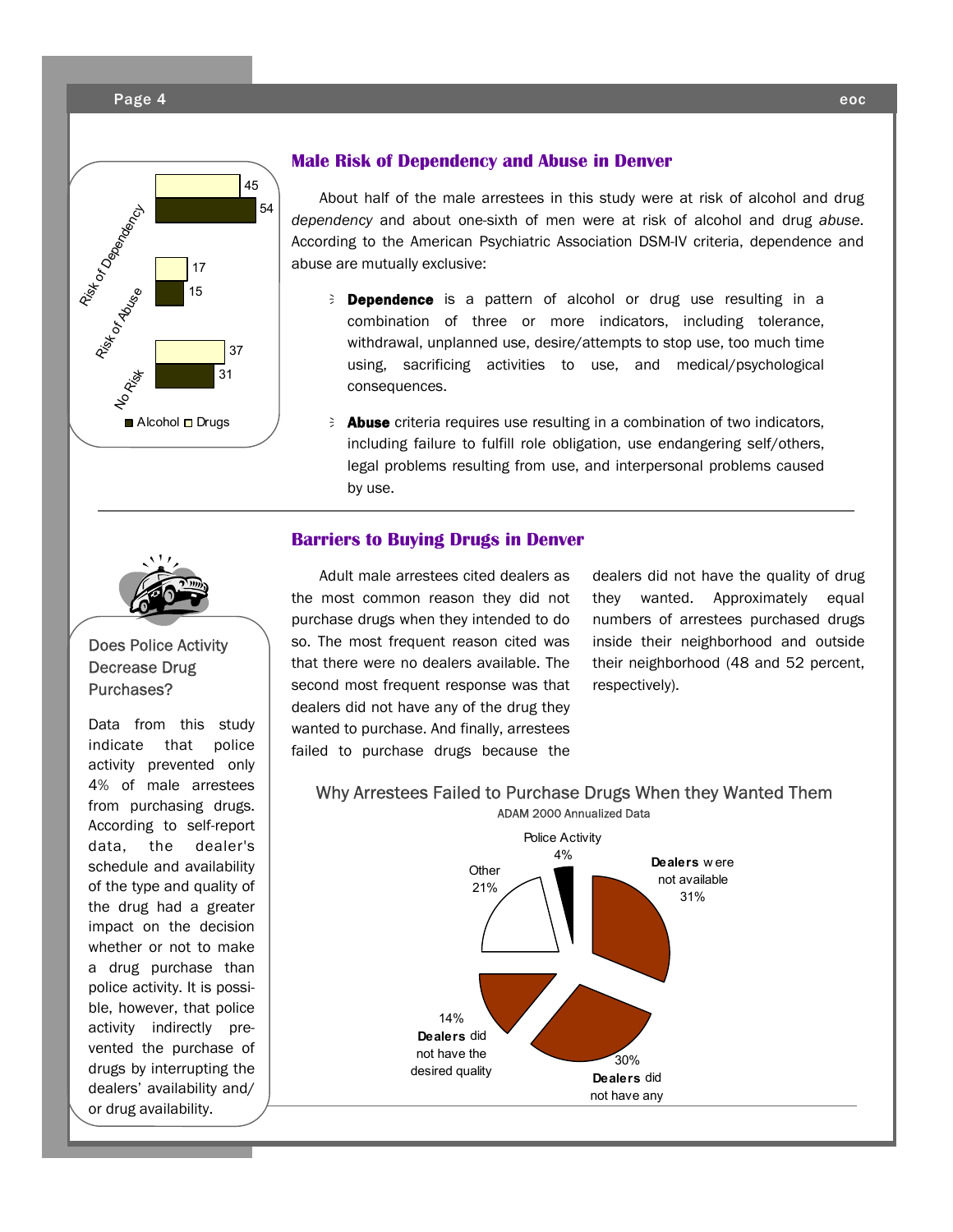## **Emergency Departments and Drug Use\***

**Cocaine.** According to national emergency department data obtained by the National Institute on Drug Abuse (NIDA) that show the rates of drug mentions in emergency departments in 19 cities nationwide, the rates of cocaine mentions exceeded those for heroin in 16 cities. Admissions for primary abuse of cocaine in 2001 were highest in Atlanta (69.9 percent). The majority of admissions smoked the drug (crack). The lowest proportions of crack admissions were in Seattle (55.0 percent) and the State of Colorado (57.9 percent).

Heroin. Rates of heroin mentions ranged from a low of 5 in Minneapolis to a high of 105 in Baltimore. A statistically significant decrease in heroin emergency department heroin mentions occurred in Los Angeles, New Orleans, San Diego, San Francisco, and Seattle. Significant increases from the first half of 2000 to the first half of 2001 occurred in Miami and Minneapolis.

**Methamphetamine.** Methamphetamine continues to be relatively high in the western part of the country. Methamphetamine increased in Detroit, Miami, Minneapolis, St. Louis, and Washington, D.C. The rates of methamphetamine mentions were highest in San Francisco (14), San Diego (13), Los Angeles (8), Phoenix (8), and Seattle (7). A significant increase from the first half of 2000 to the first half of 2001 occurred in Miami, while significant decreases appeared for Dallas, Denver, San Diego, and Seattle.

#### **Club Drugs\***

#### **MDMA (ectasy), gamma hydroxybutyrate (GHB), ketamine, and flunitrazepam (Rohypnol)**

Emergency room mentions of club drugs, while climbing, remained low compared to mentions for cocaine and heroin. Between 1998 and 2000, MDMA emergency department mentions increased significantly in 17 cities. MDMA mentions peaked in 18 cities in 2000, as shown in the table to the right.

Data indicate that MDMA is the most frequently used club drug. For the second consecutive year, MDMA use was more prevalent among high school students nationally than was cocaine use. From 1998 to 2001, use of MDMA rose from 3.6 to 9.2 percent among 12th graders. Teens increasingly perceived MDMA as available  $-61.5$ percent in 2000, compared with 39.0 percent in 1997.

## Trends in MDMA Mentions 1998-2000\*

|                      | 1998                  | 1999       | 2000 | <b>Percent Increase</b><br>1998, 2000 |  |
|----------------------|-----------------------|------------|------|---------------------------------------|--|
| <b>Atlanta</b>       | 33                    | 62         | 98   | 106.1                                 |  |
| <b>Baltimore</b>     | 6                     | 35         | 64   | 966.7                                 |  |
| <b>Boston</b>        | 39                    | 87         | 125  | 220.5                                 |  |
| Chicago              | 25                    | 103        | 215  | 760.0                                 |  |
| <b>Dallas</b>        | 15                    | 24         | 71   | 373.3                                 |  |
| <b>Denver</b>        | 6                     | 15         | 57   | 850.0                                 |  |
| <b>Detroit</b>       | 6                     | 40         | 60   | 900.0                                 |  |
| <b>Los Angeles</b>   | 30                    | 52         | 177  | 490.0                                 |  |
| <b>Miami</b>         | 12                    | 59         | 105  | 775.0                                 |  |
| <b>Minneapolis</b>   | $\overline{2}$        | 16         | 65   | 3,150.0                               |  |
| <b>New Orleans</b>   | 42                    | 51         | 44   | $\sim$                                |  |
| <b>New York</b>      | 31                    | 136        | 200  | 545.2                                 |  |
| <b>Newark</b>        | 8                     | 38         | 21   | 162.5                                 |  |
| Philadelphia         | 27                    | 89         | 141  | 422.2                                 |  |
| <b>Phoenix</b>       | $\overline{2}$        | 20         | 76   | 3,700.0                               |  |
| <b>St. Louis</b>     | $\tilde{\phantom{a}}$ | 15         | 52   | $\tilde{\phantom{a}}$                 |  |
| <b>San Diego</b>     | 14                    | 25         | 47   | 235.7                                 |  |
| <b>San Francisco</b> | 38                    | 47         | 107  | 181.6                                 |  |
| <b>Seattle</b>       | 19                    | 32         | 128  | 573.7                                 |  |
| Washington, D.C.     | 23                    | $\tilde{}$ | 78   | $\tilde{}$                            |  |

 $\sim$  An estimate with a relative standard error greater than 50 percent has been suppressed.

\*SOURCE: Adapted from the Drug Abuse Warning Network (DAWN) data, sponsored by the Substance Abuse and Mental Health Services Administration (SAMHSA). DAWN data include emergency department drug-related mentions. A "mention" is categorized as any time a person mentions the use of drugs during an emergency department treatment.